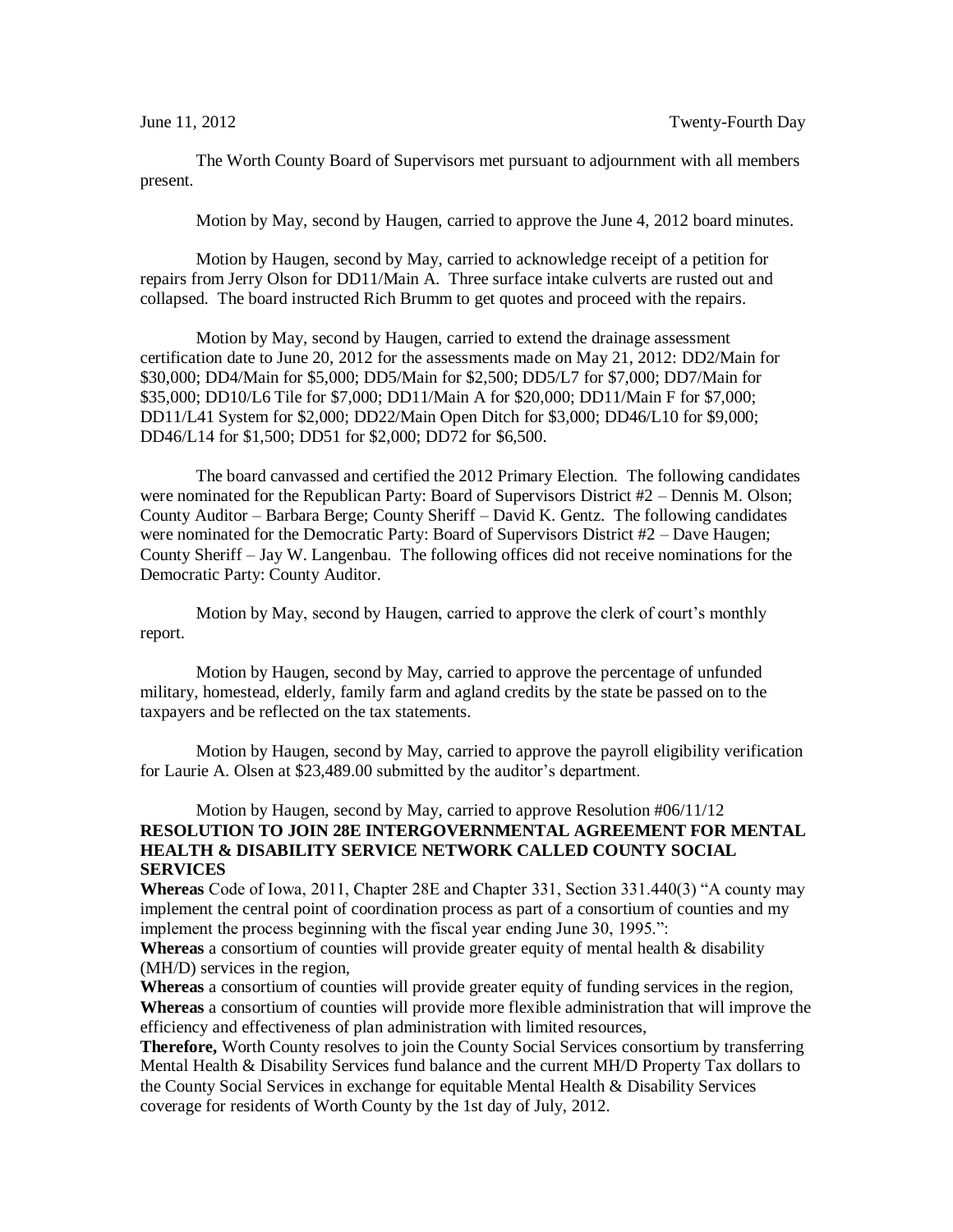| Ken Abrams, Chair Worth County Supervisors | June 11, 2012 |
|--------------------------------------------|---------------|
| Kay Clark, Worth County Auditor            | June 11, 2012 |

Motion by Haugen, second by Abrams, carried to approve the payroll eligibility verification for Nicole L. Streets at \$10.00/hr. submitted by the conservation department.

| The following claims were approved: |              |           |
|-------------------------------------|--------------|-----------|
| A & I Auto Body                     | Supplies-Eng | 136.72    |
| AT & T                              | Service-E911 | 28.81     |
| <b>Advanced Drainage</b>            | Supplies-Eng | 459.81    |
| Agvantage Fs Inc                    | Fuel-Eng     | 21,538.99 |
| <b>Alliant Energy</b>               | Service-Soc  | 2,328.93  |
| Apache Hose & Belting Co Inc        | Supplies-Eng | 237.97    |
| Aves, Mary                          | Service-Aud  | 159.83    |
| B & J Water Conditioning Inc        | Supplies-Gsr | 6.00      |
| Backhaus, Elizabeth                 | Service-Aud  | 148.50    |
| <b>Bancard Center</b>               | Supplies-Dap | 2,549.34  |
| Bang, Marilyn                       | Service-Aud  | 160.87    |
| Bartz, Melinda                      | Service-Gsr  | 294.16    |
| <b>Bcn</b> Telecom                  | Service-Gsr  | 330.28    |
| Berge Oil Company                   | Fuel-Eng     | 13,933.54 |
| <b>Bmc Aggregates Lc</b>            | Rock-Eng     | 10,361.44 |
| Brattrud, Jean                      | Service      | 169.10    |
| Brodersen, Rosemary                 | Service-Aud  | 159.83    |
| <b>Businessware Solutions</b>       | Service-Dap  | 18.35     |
| <b>Carquest Auto Parts</b>          | Supplies-Con | 617.25    |
| Catco                               | Parts-Eng    | 641.09    |
| <b>Cemstone Concrete Materials</b>  | Supplies-Gsr | 13.74     |
| Centurylink                         | Service-Eng  | 43.07     |
| Cerro Gordo Co Sheriff              | Service-Aty  | 17.00     |
| Cintas Fas Lockbox 626525           | Supplies-Eng | 133.67    |
| City of Joice                       | Service-Eng  | 36.05     |
| City of Kensett                     | Service-Eng  | 41.50     |
| City of Manly                       | Service-Eng  | 85.62     |
| City of Northwood                   | Service-Eng  | 152.03    |
| Cnh Capital                         | Supplies-Con | 105.74    |
| Codex                               | Fees-Shf     | 2,175.00  |
| Cooper, Dianne                      | Service-Aud  | 165.50    |
| Curtis, Heather                     | Mileage-Mha  | 35.02     |
| D & D Sales Inc                     | Supplies-Con | 28.00     |
| D & L Equipment                     | Supplies-Con | 8.40      |
| Dave Syverson Inc                   | Parts-Eng    | 338.96    |
| <b>Electronic Specialties</b>       | Rent-Eng     | 110.00    |
| Eliot, Inc.                         | Service-Eng  | 332.00    |
| Erdmann, June                       | Service-Aud  | 156.75    |
| Falkstone Llc                       | Rock-Eng     | 220.07    |
| <b>Fallgatter's Market</b>          | Supplies-Ema | 16.07     |
| Farmchem Corp                       | Supplies-Con | 730.30    |
| Fellin, Janet                       | Service-Aud  | 148.50    |
| Fisher, Jane                        | Mileage-Mha  | 350.72    |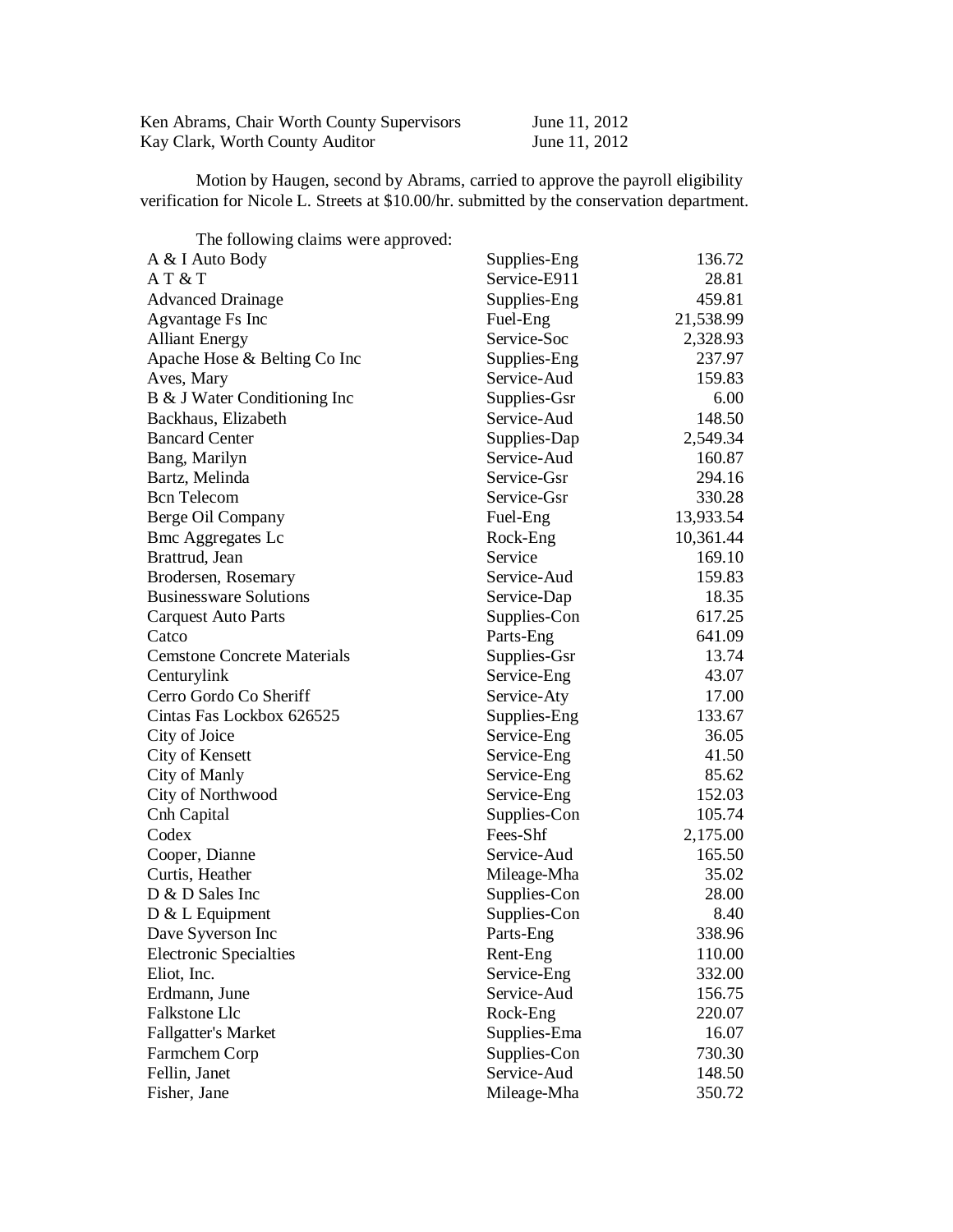| Fort Dearborn Life Ins Co           | Cobra Dental Ins           | 25.90     |
|-------------------------------------|----------------------------|-----------|
| Foss, Genie                         | Service-Aud                | 140.25    |
| Goveonnection Inc                   | Equip-Dap                  | 967.24    |
| <b>Grafton Fire Department</b>      | Training-Ems               | 2,067.87  |
| Green Canopy Inc                    | Service-Con                | 325.00    |
| Greve Law Office                    | Exp-Aty                    | 148.00    |
| <b>Hanlontown Fire Department</b>   | <b>Training-Ems</b>        | 33.94     |
| Hartman, Renee                      | Service-Aud                | 156.75    |
| Haugen, David                       | Mileage-Sup                | 52.02     |
| <b>Healthworks</b>                  | Service-Con                | 1,258.00  |
| Holden, Sandra                      | Service-Aud                | 171.16    |
| Huber Supply Co                     | Supplies-Eng               | 105.00    |
| <b>Injectech Diesel Service</b>     | Parts-Eng                  | 28.56     |
| Iowa Dept of Human Services         | Service-Mha                | 40,559.35 |
| Iowa Dept of Transportation         | Supplies-Con               | 70.00     |
| <b>Iowa Law Enforcement Academy</b> | Edu-Shf                    | 1,320.00  |
| Iowa Northern Railway Co            | Service-Ndp                | 92,136.34 |
| <b>Iowa Prison Industries</b>       | Supplies-Eng               | 6,360.70  |
| <b>Iowa Well Water Association</b>  | Dues-San                   | 65.00     |
| Isaca                               | Dues-Aud                   | 240.00    |
| Jackson, Sandra                     |                            | 445.48    |
|                                     | Mileage-Mha<br>Service-Aud | 164.98    |
| Johnson, Darlene                    |                            |           |
| Johnson, Hal                        | Exp-Phd                    | 1,817.05  |
| Johnson, Janelle                    | Service-Aud                | 14.44     |
| Joice Fire Dept                     | <b>Training-Ems</b>        | 305.42    |
| Kathleen's Care Inc                 | Service-Mha                | 744.00    |
| Kensett Fire Department             | <b>Training-Ems</b>        | 271.49    |
| <b>Kensett Post Office</b>          | Rent-Sdp                   | 32.00     |
| Kvam, Nancy                         | Service-Aud                | 30.92     |
| L R Falk Const Co                   | Rock-Eng                   | 29,954.07 |
| Larsen Plumbing & Heating Inc       | Service-Gsr                | 98.00     |
| Lawns Plus                          | Service-Con                | 735.00    |
| <b>Liberty Square Care Center</b>   | Service-Mha                | 1,955.48  |
| Low, Lois                           | Service-Aud                | 202.07    |
| Low, Richard R                      | Fuel-Asr                   | 39.12     |
| Manly Fire Dept                     | <b>Training-Ems</b>        | 2,205.78  |
| Manly Junction Signal               | Service-Aud                | 748.67    |
| Marshall & Swift Inc                | Supplies-Gsr               | 341.50    |
| Martin Bros Dist Co. Inc            | Supplies-Gsr               | 718.80    |
| <b>Martin Marietta Materials</b>    | Rock-Eng                   | 24,410.85 |
| Mathahs, Dolores                    | Service-Aud                | 148.50    |
| May, Dennis                         | Mileage-Sup                | 139.05    |
| Mediacom                            | Service-Phd                | 325.85    |
| Medlang, Linda                      | Service-Aud                | 163.95    |
| Melby, Ruth                         | Mileage-Mha                | 75.36     |
| <b>Mental Health Center</b>         | Service-Mha                | 1,899.50  |
| Mercy Medical Center-North Ia       | Service-Mex                | 1,491.67  |
| Michaelis, Carrol                   | Service-Aud                | 189.70    |
| <b>Midwest Technology Services</b>  | Service-Dap                | 3,027.38  |
| Mireles, Sandra                     | Mileage-Mha                | 538.18    |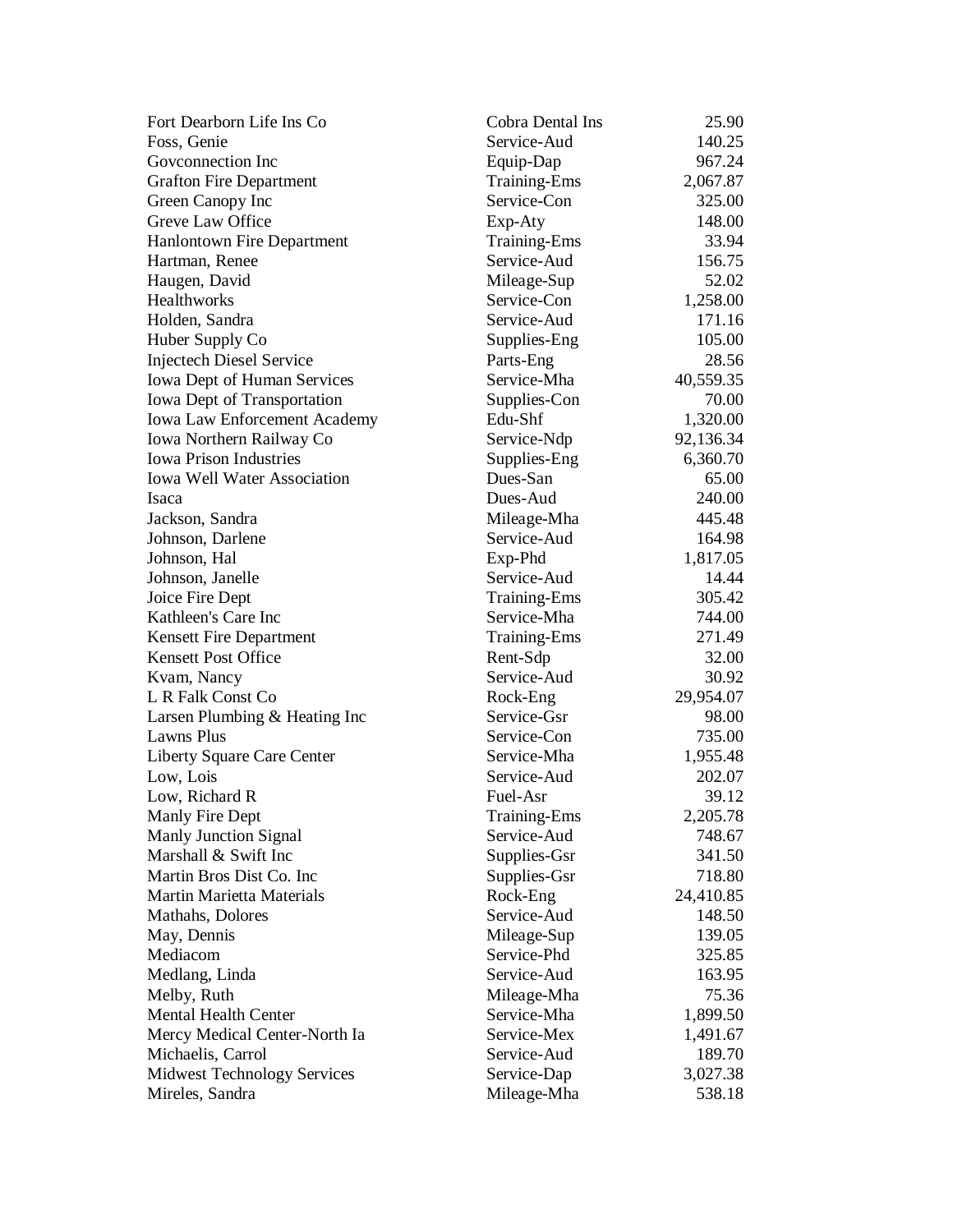| Mitchell Co Care Facility     | Service-Mha         | 2,382.30  |
|-------------------------------|---------------------|-----------|
| Moretz, Joleene               | Service-Aud         | 169.10    |
| Municipal Supply, Inc.        | Service-Wwt         | 3,152.21  |
| Napa Auto Parts               | Parts-Eng           | 44.98     |
| Nedved, Carolyn               | Service-Aud         | 152.63    |
| Niacog                        | Service-Phd         | 167.88    |
| Niebur, Ellen                 | Mileage-Mha         | 175.10    |
| North Central Dist of Ia Asr  | Dues-Asr            | 125.00    |
| North Country Equipment Llc   | Supplies-Eng        | 20,716.65 |
| North Ia Area Comm College    | Edu-Phd             | 30.00     |
| Northwood Anchor              | Service-Wwt         | 1,327.48  |
| Northwood Chamber of Commerce | Exp-Phd             | 255.00    |
| Northwood Electric Inc        | Service-Gsr         | 106.36    |
| Northwood Fire Department     | <b>Training-Ems</b> | 509.04    |
| Northwood Lumber              | Supplies-Con        | 35.34     |
| Northwood Sanitation Llc      | Service-Phd         | 271.50    |
| Northwood True Value          | Supplies-Phd        | 28.54     |
| Nuss Truck & Equipment        | Parts-Eng           | 121.39    |
| Olson, Korrine                | Service-Aud         | 156.74    |
| Peterson, Renee               | Service-Aud         | 163.95    |
| Pollard                       | Service-Shf         | 40.00     |
| Printing Services Inc         | Supplies-Dap        | 167.16    |
| Pritchard's of Northwood Inc  | Service-Shf         | 184.27    |
| <b>Ram Systems</b>            | Service-Phd         | 630.00    |
| Reinhart Food Service Llc     | Supplies-Shf        | 157.90    |
| Rohne, Joel                   | Mileage-Aud         | 58.71     |
| Rosenberg, Connie             | Service-Aud         | 166.53    |
| Schickel, Candila             | Service-Chm         | 72.00     |
| Scott Van Keppel Llc          | Parts-Eng           | 514.25    |
| Singelstad's Hardware         | Supplies-Eng        | 13.98     |
| State Hygienic Laboratory     | Service-San         | 90.00     |
| Streich, Norma                | Service-Aud         | 148.50    |
| Stumo, Mary                   | Service-Aud         | 163.44    |
| Tenold, Judy                  | Service-Aud         | 170.13    |
| Thorson, Delores              | Service-Aud         | 183.01    |
| Trainer, Sandra               | Service-Aud         | 173.23    |
| Treasurer-State of Iowa       | Service-Mha         | 9,452.17  |
| <b>U S Postal Service</b>     | Postage-Rec         | 180.00    |
| Us Cellular                   | Service-Eng         | 166.12    |
| <b>Verizon Wireless</b>       | Service-Phd         | 884.97    |
| Visa                          | Exp-Con             | 2.10      |
| Waddington, Betty             | Service-Aud         | 154.18    |
| Walk, Violet                  | Service-Aud         | 183.52    |
| Walser, Barbara J             | Mileage-Aud         | 112.09    |
| Walser, Dennis                | Service-Aud         | 90.75     |
| Wherry, Jim                   | Service-Eng         | 318.75    |
| Winnebago Coop Telephone Assn | Service-E911        | 1,443.96  |
| Worth County P H              | Service-Soc         | 30.00     |
| Worth County Sheriff          | Service-Aty         | 21.65     |
| <b>Xerox Corporation</b>      | Service Credit-Dap  | 77.83     |
|                               |                     |           |